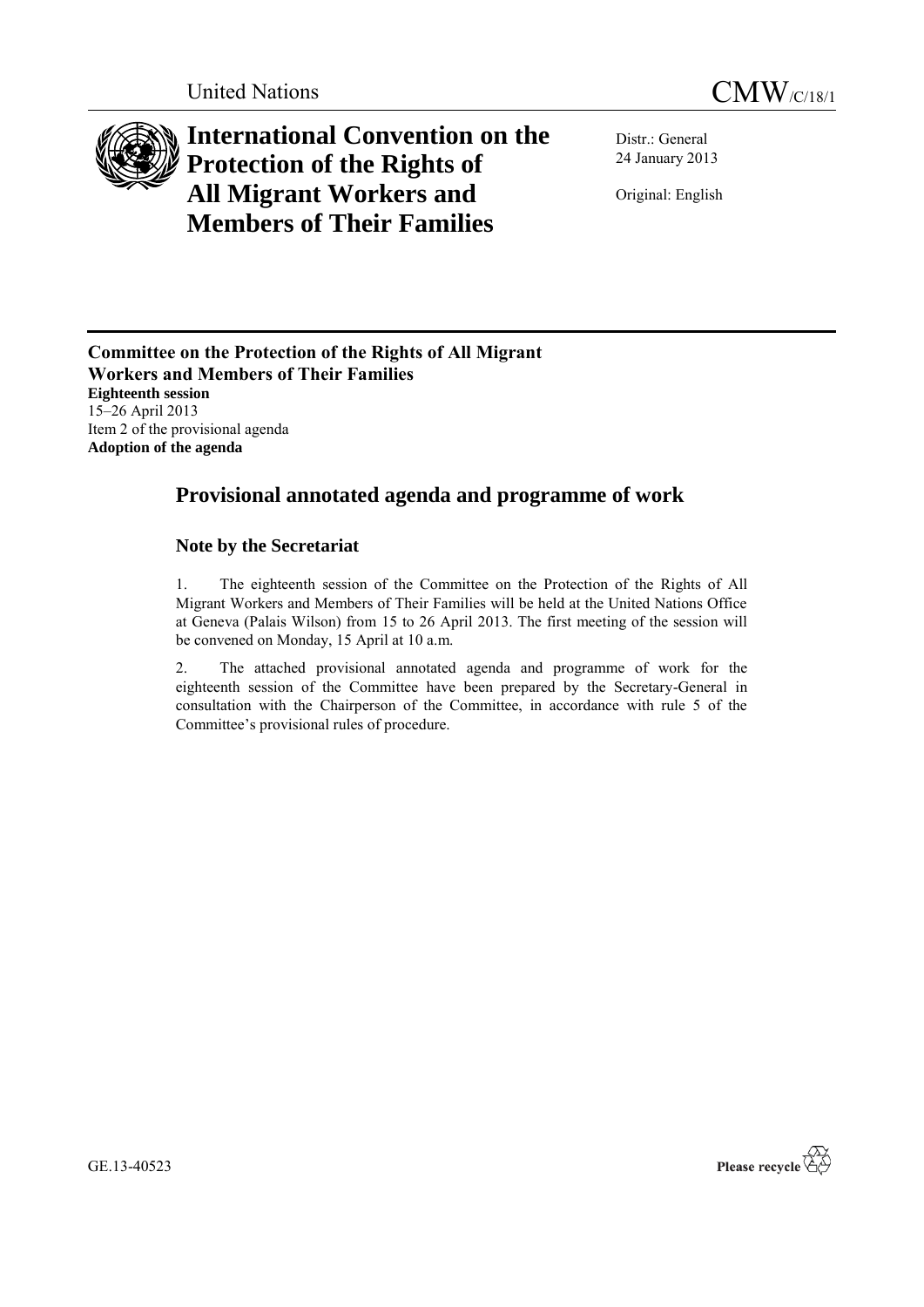## **Provisional agenda**

- 1. Opening of the session.
- 2. Adoption of the agenda.
- 3. Organizational matters.
- 4. Submission of reports by States parties.
- 5. Consideration of reports submitted by States parties under article 73 of the Convention.
- 6. Methods of work of the Committee.
- 7. Day of general discussion.
- 8. Promotion of the Convention.
- 9. Issues pertaining to the Convention.
- 10. Adoption of the annual report to the General Assembly.

### **Annotations**

#### **1. Opening of the session**

The representative of the Secretary-General will open the eighteenth session of the Committee.

#### **2. Adoption of the agenda**

Under rule 6 of the Committee's provisional rules of procedure, the first item on the agenda of any session shall be the adoption of the agenda, unless the election of officers is required under rule 12. In accordance with rule 7, the Committee may revise the agenda during a session and may, as appropriate, defer or delete items.

#### **3. Organizational matters**

Under this item, the Committee will consider its programme of work for the session as well as other issues relevant to the Committee's business, including the dates for the future sessions of the Committee.

#### **4. Submission of reports by States parties**

The Committee has received the following initial reports, which are pending consideration by the Committee:

| <i>State party</i> | Date due     | Date received   | Symbol      |
|--------------------|--------------|-----------------|-------------|
| Morocco            | 1 July 2004  | 12 July 2012    | CMW/C/MAR/1 |
| Burkina Faso       | 1 March 2005 | 6 November 2012 | CMW/C/BFA/1 |

The Committee has received the following second periodic reports, which are pending consideration by the Committee:

| <i>State party</i>                  | Date due   | Date received   | Symbol      |
|-------------------------------------|------------|-----------------|-------------|
| Bolivia (Plurinational 1 July 2009) |            | 18 October 2011 | CMW/C/BOL/2 |
| State of)                           |            |                 |             |
| Colombia                            | 1 May 2011 | 18 October 2011 | CMW/C/COL/2 |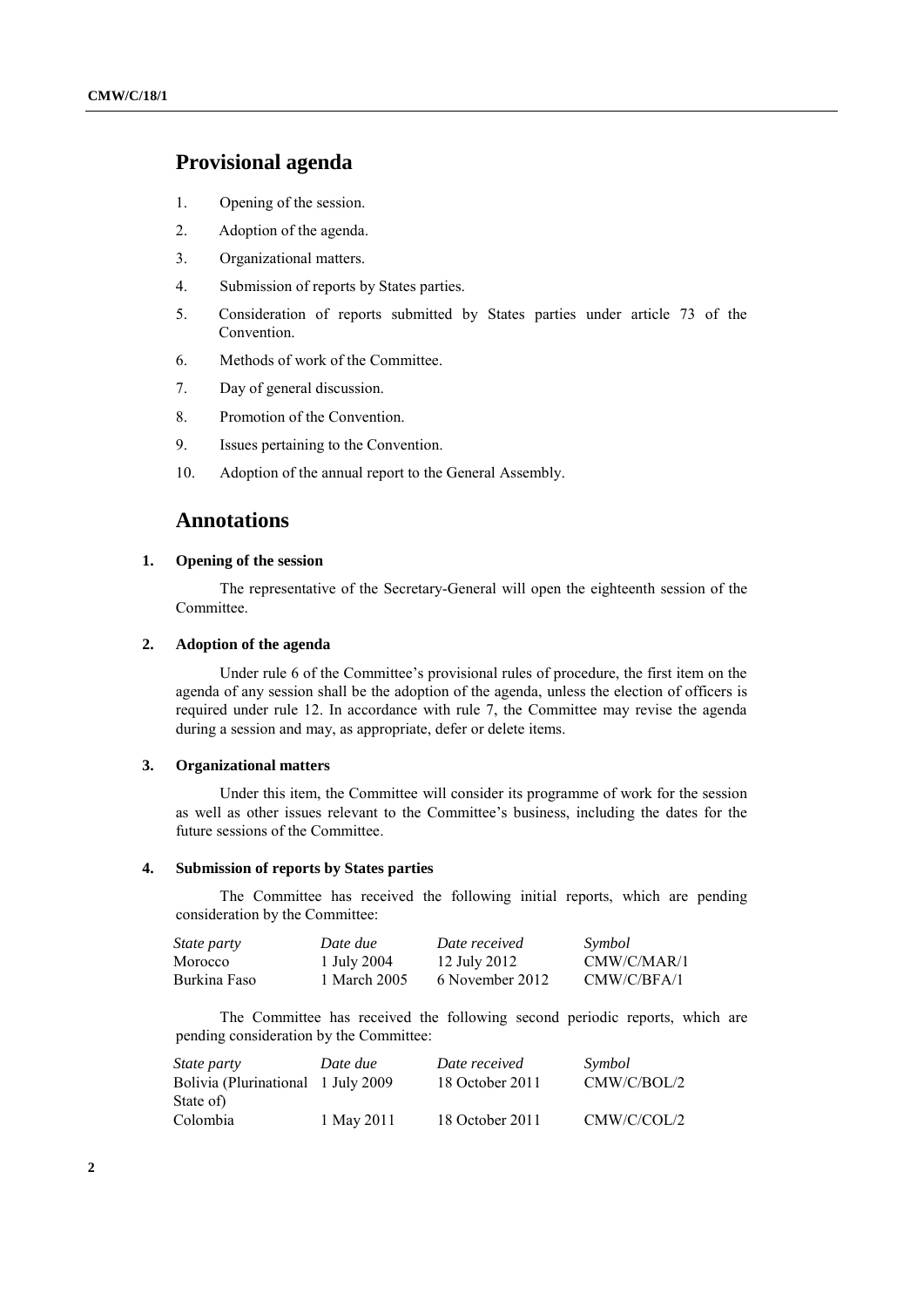Azerbaijan 1 May 2011 26 October 2011 CMW/C/AZE/2

The following initial reports were due, but had not yet been received as at 1 February 2013:

| <i>State party</i>               | Date due        |
|----------------------------------|-----------------|
| Bangladesh                       | 1 December 2012 |
| <b>Belize</b>                    | 1 July 2004     |
| Cape Verde                       | 1 July 2004     |
| Ghana                            | 1 July 2004     |
| Guinea                           | 1 July 2004     |
| Guyana                           | 1 November 2011 |
| Honduras                         | 1 December 2006 |
| Jamaica                          | 1 January 2010  |
| Kyrgyzstan                       | 1 January 2005  |
| Lesotho                          | 1 January 2007  |
| Libya                            | 1 October 2005  |
| Mauritania                       | 1 May 2008      |
| Nicaragua                        | 1 February 2007 |
| Niger                            | 1 July 2010     |
| Nigeria                          | 1 November 2010 |
| Peru                             | 1 January 2007  |
| Saint Vincent and the Grenadines | 1 February 2012 |
| Seychelles                       | 1 July 2004     |
| Timor-Leste                      | 1 May 2005      |
| Turkey                           | 1 January 2006  |
| Uganda                           | 1 July 2004     |
| Uruguay                          | 1 July 2004     |

The following second periodic reports were due, but had not yet been received as at 1 February 2013:

| State party            | Date due        |
|------------------------|-----------------|
| Algeria                | 1 May 2012      |
| Egypt                  | 1 July 2009     |
| El Salvador*           | 1 December 2010 |
| Mali <sup>*</sup>      | 1 October 2009  |
| Philippines*           | 1 May 2011      |
| Sri Lanka <sup>*</sup> | 1 November 2011 |
| Syrian Arab Republic   | 1 October 2011  |

<sup>\*</sup> States parties that have accepted the optional reporting procedure under which their written replies to the Committee's list of issues prior to reporting will be considered as constituting their subsequent periodic reports under article 73, paragraph 1 (b), of the Convention.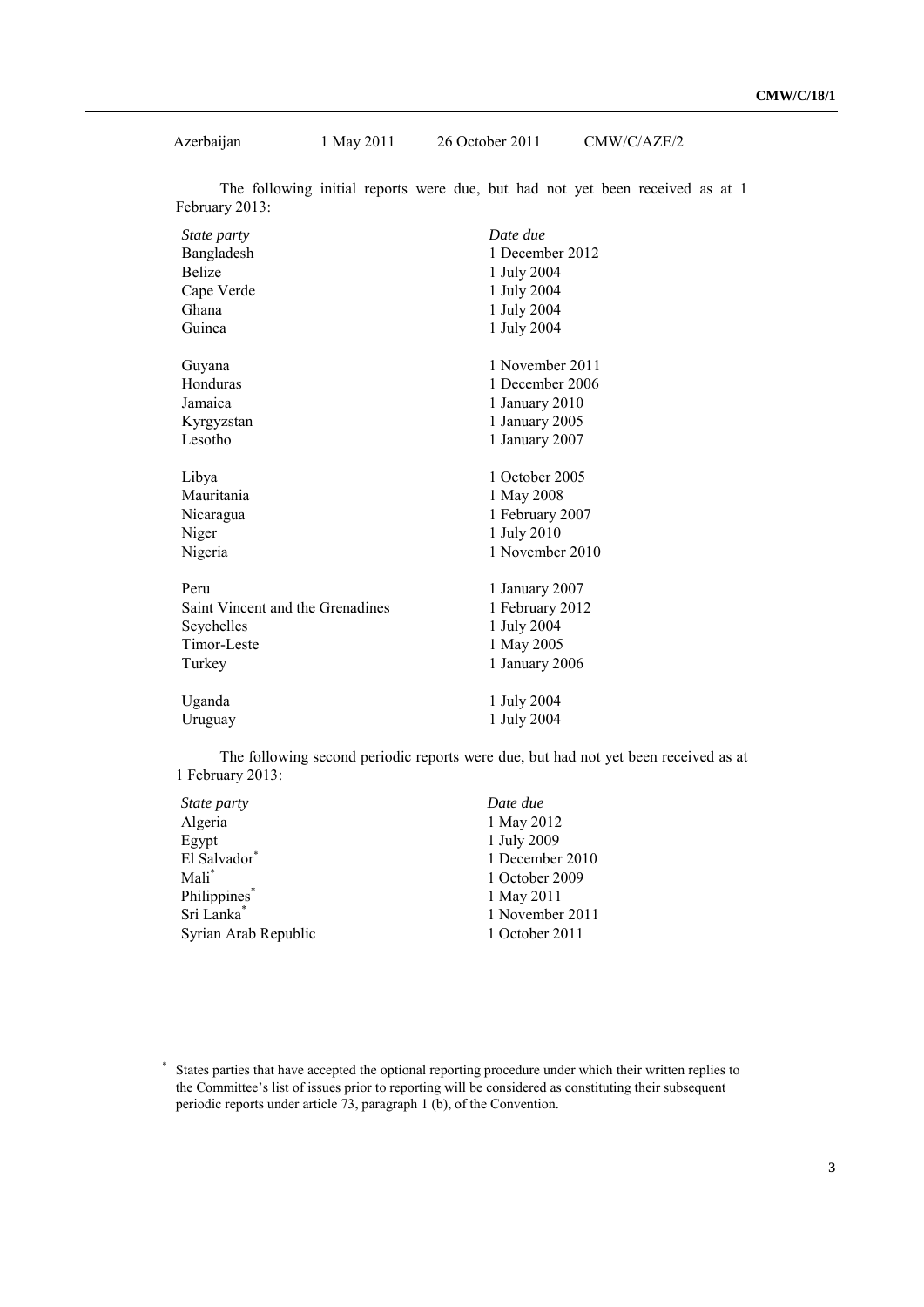#### **5. Consideration of reports submitted by States parties under article 73 of the Convention**

At its eighteenth session, the Committee will consider the second periodic reports received from Azerbaijan (CMW/C/AZE/2), the Plurinational State of Bolivia (CMW/C/BOL/2) and Colombia (CMW/C/COL/2).

The Secretary-General has informed the States parties concerned of the dates on which their reports are scheduled for consideration by the Committee, in accordance with the provisional programme of work (see annex).

#### **6. Methods of work of the Committee**

Under this item, the Committee will discuss its methods of work, harmonization of treaty body working methods and other issues arising out of the ongoing treaty body strengthening process. In particular, the Committee will continue to discuss the report of the United Nations High Commissioner for Human Rights on the strengthening of the human rights treaty bodies of June 2012 (A/66/860).

#### **7. Day of general discussion**

At its seventeenth session, the Committee decided to hold a day of general discussion on the importance of migration statistics for treaty reporting and migration policies, and agreed to invite interested States, organizations and individuals to participate in that discussion. The day of general discussion will be held on Monday, 22 April 2013, and will focus on the above topic and other related issues.

#### **8. Promotion of the Convention**

Under this item, the Committee will discuss its involvement in and support for various events to continue promoting the Convention. It will also convene an informal meeting with States that have signed but not yet ratified the Convention, with a view to promoting their ratification of the Convention.

#### **9. Issues pertaining to the Convention**

Under this item, the Committee will discuss the adoption of a general comment on the rights of migrant workers in an irregular situation and members of their families, following its day of general discussion at its fifteenth session.

#### **10. Adoption of the annual report to the General Assembly**

In accordance with article 74, paragraph 7, of the Convention, the Committee shall submit an annual report to the General Assembly on the implementation of the Convention.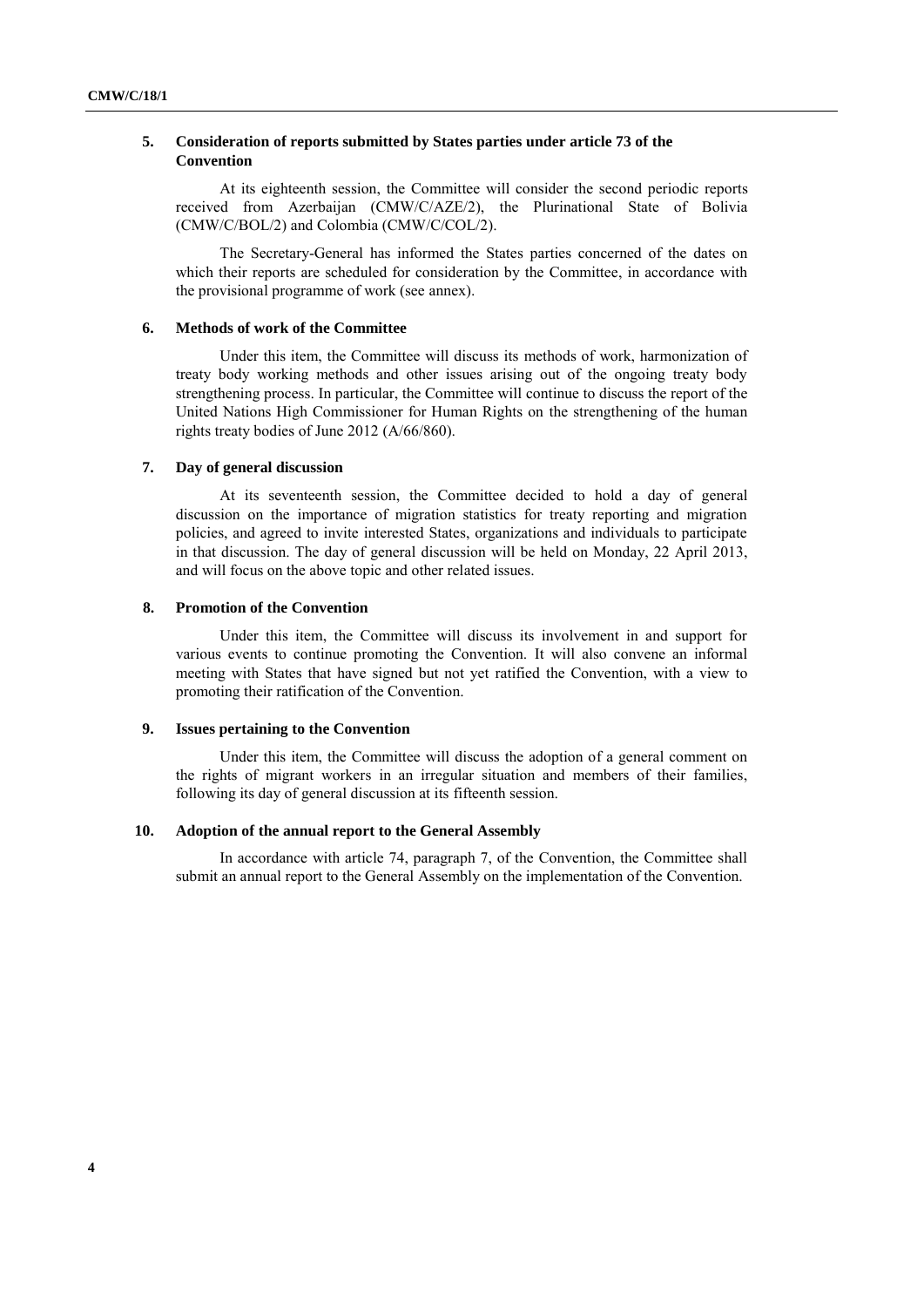## **Annex**

# **Provisional programme of work**

| Date/time                    | Agenda item | Documentation/programme                                                                                                                                                               |
|------------------------------|-------------|---------------------------------------------------------------------------------------------------------------------------------------------------------------------------------------|
| Monday, 15 April             |             |                                                                                                                                                                                       |
| 213th meeting<br>10.00-11.00 | 1           | Opening of the session ( <i>public</i> )                                                                                                                                              |
|                              | 2, 3        | Adoption of the agenda and consideration of the<br>programme of work ( <i>public</i> )                                                                                                |
|                              | 8           | Activities to promote the Convention ( <i>public</i> )                                                                                                                                |
| 11.00-12.00                  |             | Informal meeting with the United Nations bodies and                                                                                                                                   |
| 12.00-13.00                  |             | specialized agencies (closed)<br>Informal meeting with non-governmental organizations<br>and national human rights institutions (public)                                              |
| 214th meeting<br>15.00-18.00 | 5           | Consideration of reports submitted by States parties<br>under article 73 of the Convention: second periodic<br>report of Colombia (CMW/C/COL/2) (public)                              |
| Tuesday, 16 April            |             |                                                                                                                                                                                       |
| 215th meeting<br>10.00-13.00 | 5           | Consideration of reports submitted by States parties:<br>second periodic report of Colombia (cont'd) (public)                                                                         |
| 216th meeting<br>15.00-18.00 | 5           | Consideration of reports submitted by States parties<br>under article 73 of the Convention: second periodic<br>report of the Plurinational State of Bolivia<br>(CMW/C/BOL/2) (public) |
| <b>Wednesday, 17 April</b>   |             |                                                                                                                                                                                       |
| 217th meeting<br>10.00-13.00 | 5           | Consideration of reports submitted by States parties:<br>second periodic report of the Plurinational State of<br>Bolivia (cont'd) (public)                                            |
| 218th meeting<br>15.00-18.00 | 5           | Consideration of reports submitted by States parties<br>under article 73 of the Convention: second periodic<br>report of Azerbaijan (CMW/C/AZE/2) (public)                            |
| Thursday, 18 April           |             |                                                                                                                                                                                       |
| 219th meeting<br>10.00-13.00 | 5           | Consideration of reports submitted by States parties:<br>second periodic report of Azerbaijan (cont'd) (public)                                                                       |
| 220th meeting<br>15.00-18.00 | 5           | Consideration of reports submitted by States parties:<br>adoption of lists of issues (closed)                                                                                         |
| Friday, 19 April             |             |                                                                                                                                                                                       |
| 221st meeting<br>10.00-13.00 | 9           | Discussion on draft general comment No. 2 (closed)                                                                                                                                    |
| 222nd meeting<br>15.00-18.00 | 5           | Consideration of reports submitted by States parties:<br>adoption of lists of issues prior to reporting (closed)                                                                      |
|                              |             |                                                                                                                                                                                       |